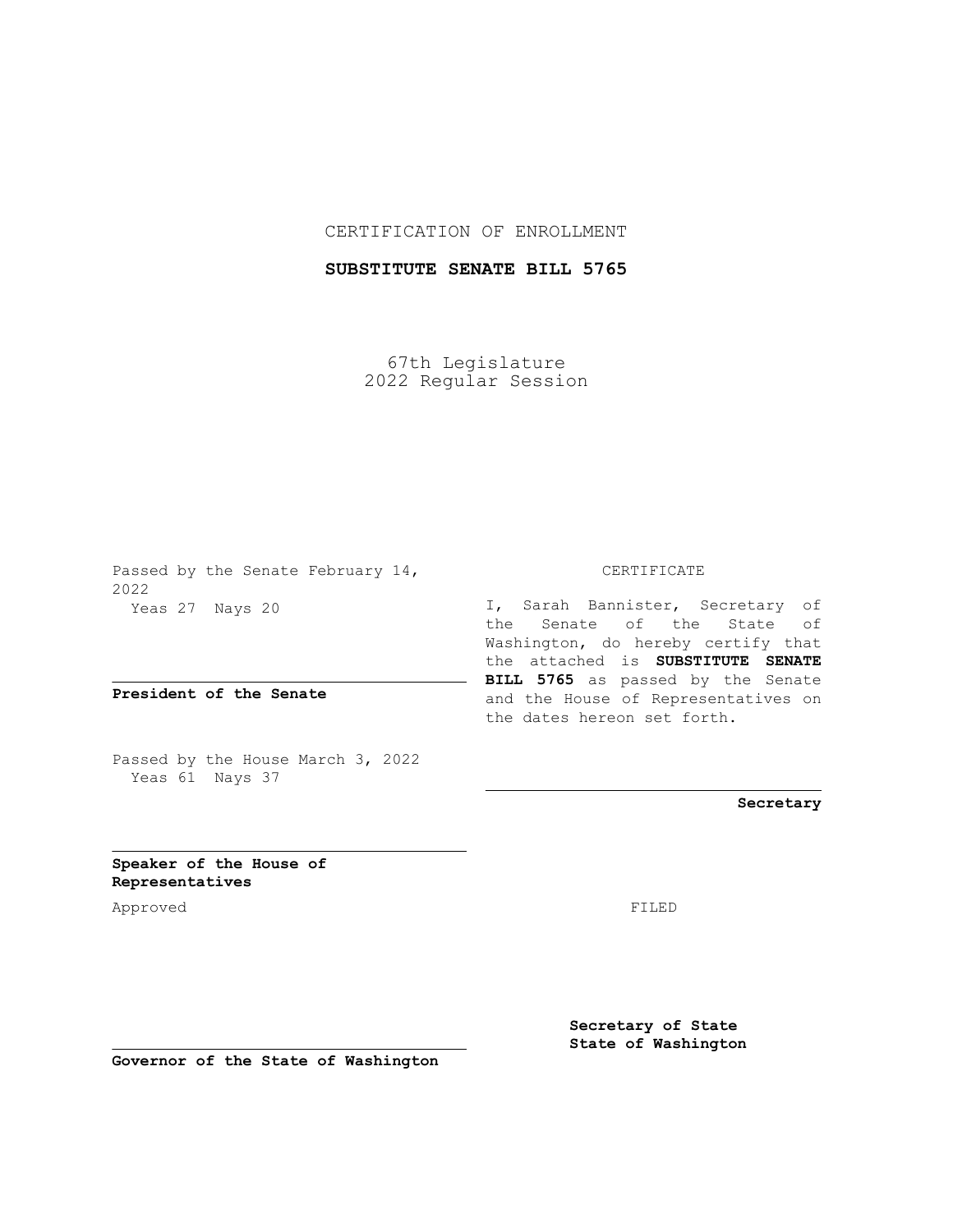#### **SUBSTITUTE SENATE BILL 5765**

Passed Legislature - 2022 Regular Session

# **State of Washington 67th Legislature 2022 Regular Session**

**By** Senate Health & Long Term Care (originally sponsored by Senators Randall, Keiser, Conway, Das, Hasegawa, Lovelett, Mullet, Nobles, Robinson, Saldaña, Stanford, Trudeau, and C. Wilson)

READ FIRST TIME 01/31/22.

1 AN ACT Relating to the practice of midwifery; and amending RCW 2 18.50.005, 18.50.010, 18.50.040, 18.50.102, 18.50.108, and 18.50.115.

3 BE IT ENACTED BY THE LEGISLATURE OF THE STATE OF WASHINGTON:

4 **Sec. 1.** RCW 18.50.005 and 1991 c 3 s 102 are each amended to 5 read as follows:

6 Unless the context clearly requires otherwise, the definitions in 7 this section apply throughout this chapter:

8 (1) "Advanced registered nurse practitioner" means an advanced 9 registered nurse practitioner licensed under chapter 18.79 RCW.

10 (2) "Department" means the department of health.

11  $((\langle 2 \rangle)(3)$  "Secretary" means the secretary of health.

12 ((<del>(3)</del>)) <u>(4)</u> "Midwife" means a midwife licensed under this 13 chapter.

14 (((4)) (5) "Naturopath" means a naturopath licensed under 15 chapter 18.36A RCW.

16 (6) "Physician" means a physician licensed under chapter 18.57 or 17 18.71 RCW.

18 (7) "Physician assistant" means a physician assistant licensed 19 under chapter 18.71A RCW.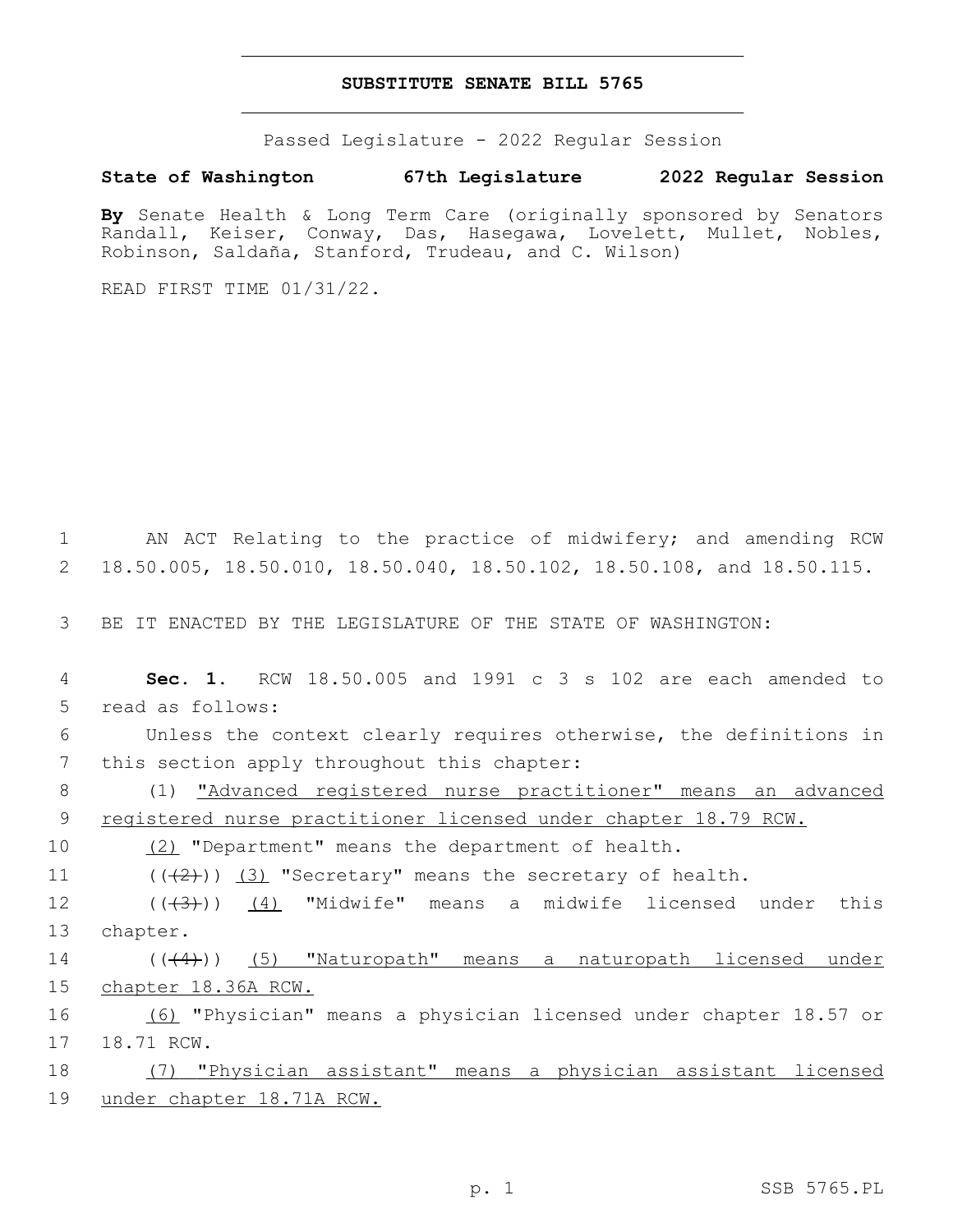**Sec. 2.** RCW 18.50.010 and 2014 c 187 s 1 are each amended to 2 read as follows:

 Any person shall be regarded as practicing midwifery within the meaning of this chapter who shall render medical aid for a fee or 5 compensation to ((a woman)) individuals during prenatal, intrapartum, and postpartum stages or to ((her)) the individual's newborn up to two weeks of age or who shall advertise as a midwife by signs, printed cards, or otherwise. Nothing shall be construed in this chapter to prohibit gratuitous services. It shall be the duty of a midwife to consult with a physician whenever there are significant 11 deviations from normal in either the ((mother)) gestational parent or 12 the newborn.

 **Sec. 3.** RCW 18.50.040 and 1994 sp.s. c 9 s 705 are each amended 14 to read as follows:

 (1) Any person seeking to be examined shall present to the 16 secretary, at least ((forty-five)) 45 days before the commencement of the examination, a written application on a form or forms provided by the secretary setting forth under affidavit such information as the secretary may require and proof the candidate has received a high 20 school degree or its equivalent; that the candidate is ((twenty-one)) 21 years of age or older; that the candidate has received a certificate or diploma from a midwifery program accredited by the secretary and licensed under chapter 28C.10 RCW, when applicable, or a certificate or diploma in a foreign institution on midwifery of equal requirements conferring the full right to practice midwifery in the country in which it was issued. The diploma must bear the seal of 27 the institution from which the applicant  $((wa*)$  graduated. Foreign candidates must present with the application a translation of the 29 foreign certificate or diploma ((made by and under the seal of the consulate of the country in which the certificate or diploma was  $\pm$ ssued)).

(2) The candidate shall meet the following conditions:

 (a) Obtaining a minimum period of midwifery training for at least three years including the study of the basic nursing skills that the department shall prescribe by rule. However, if the applicant is a registered nurse or licensed practical nurse under chapter 18.79 RCW, or has had previous nursing education or practical midwifery experience, the required period of training may be reduced depending upon the extent of the candidate's qualifications as determined under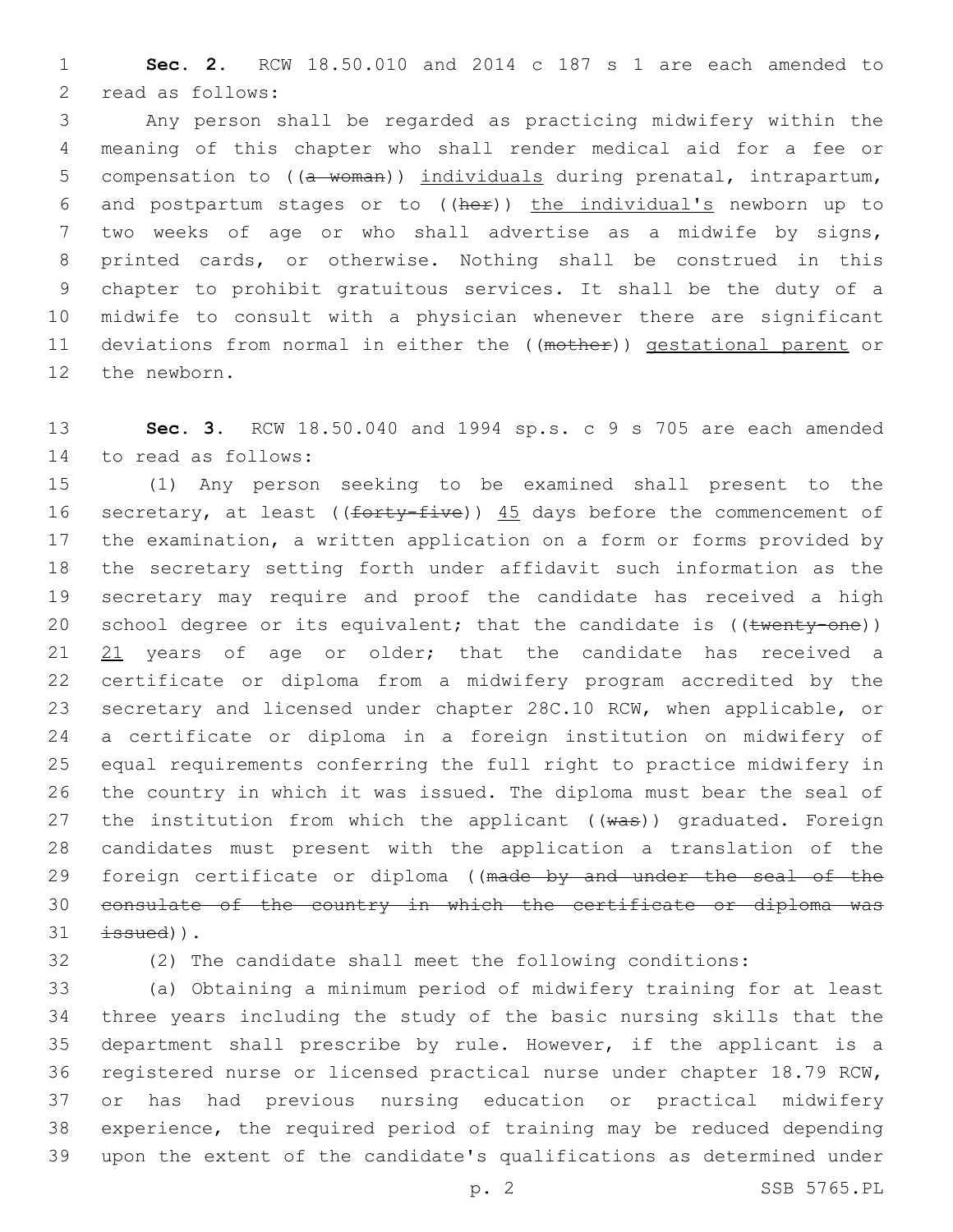rules adopted by the department. In no case shall the training be 2 reduced to a period of less than two years.

 (b) Meeting minimum educational requirements which shall include studying midwifery; obstetrics; neonatal pediatrics; basic sciences; ((female)) reproductive anatomy and physiology; behavioral sciences; childbirth education; community care; obstetrical pharmacology; epidemiology; gynecology; family planning; genetics; embryology; 8 neonatology; the medical and legal aspects of midwifery; nutrition 9 during pregnancy and lactation; ((breastfeeding)) lactation; nursing skills, including but not limited to injections, administering intravenous fluids, catheterization, and aseptic technique; and such 12 other requirements prescribed by rule.

 (c) For a student midwife during training, undertaking the care 14 of not less than ((fifty women)) 50 individuals in each of the prenatal, intrapartum, and early postpartum periods, but the same 16 ((women)) individuals need not be seen through all three periods. A student midwife may be issued a permit upon the satisfactory completion of the requirements in (a), (b), and (c) of this subsection and the satisfactory completion of the licensure examination required by RCW 18.50.060. The permit permits the student midwife to practice under the supervision of a midwife licensed under this chapter, a physician, or a certified nurse-midwife licensed under the authority of chapter 18.79 RCW. The permit shall expire within one year of issuance and may be extended as provided by rule.

25 (d) Observing an additional ((fifty women)) 50 individuals in the intrapartum period before the candidate qualifies for a license.

 (e) For candidates seeking a limited prescriptive license extension, completion of additional study and training requirements 29 as prescribed by the department, in collaboration with the Washington medical commission and the midwifery advisory committee, in rule. Such rules shall provide requirements for:

 (i) The number of additional obstetrical pharmacology training hours consistent with the training hours required for other similar prescribers; and

 (ii) Additional training consistent with guidelines commensurate with other professions providing family planning and treating common 37 prenatal and postpartum conditions and any other relevant sources.

 (f) For candidates seeking a licensing extension to include medical devices and implants, completion of the requirements listed in (e) of this subsection and additional study and training

p. 3 SSB 5765.PL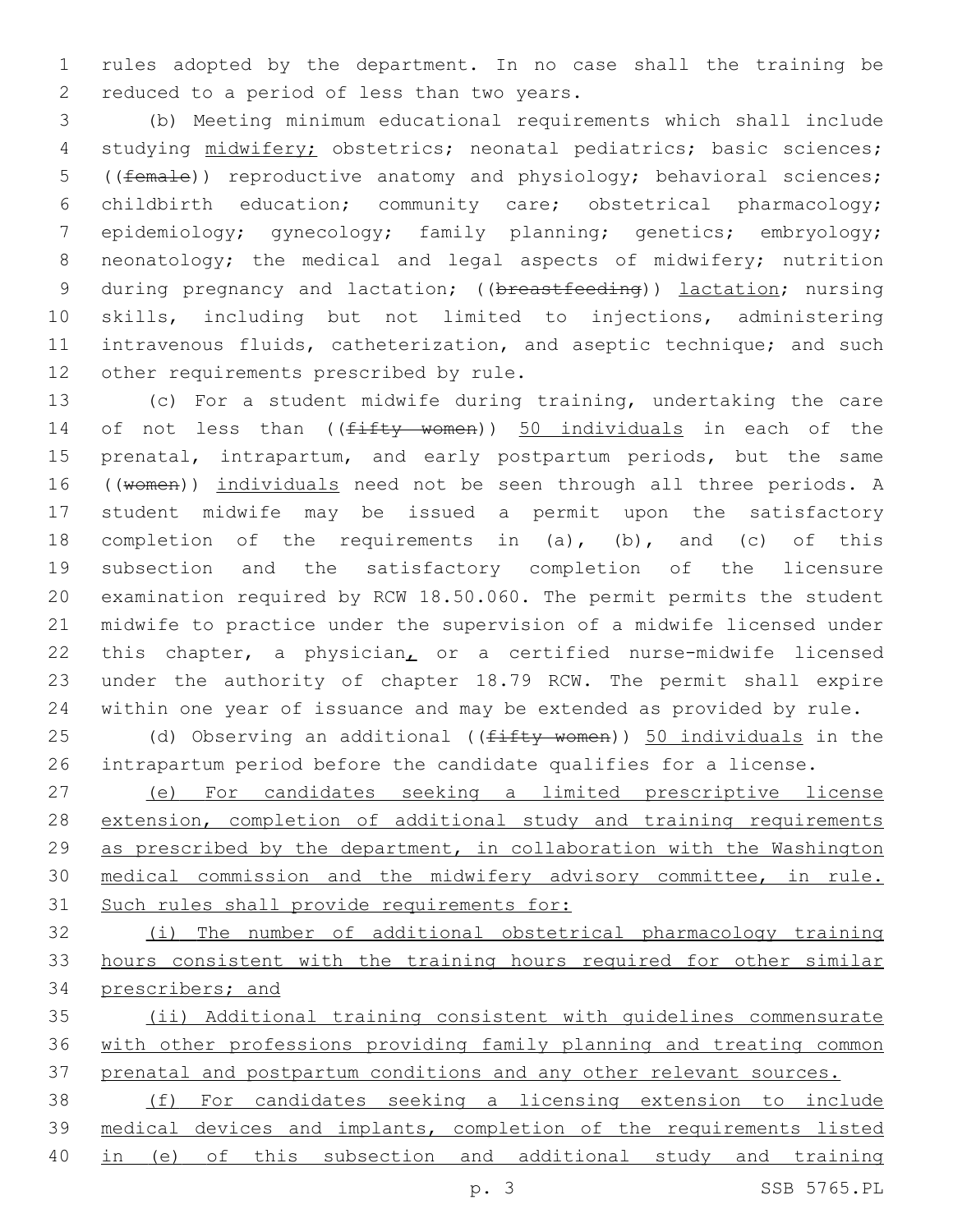2 the Washington medical commission and the midwifery advisory 3 committee, in rule. Such rules shall provide requirements for: 4 (i) The minimum number of completed procedures under supervision; 5 (ii) Completing trainings as required by the device manufacturers 6 or an equivalent; and 7 (iii) Additional training consistent with guidelines commensurate 8 with other professions providing family planning and treating common 9 prenatal and postpartum conditions and any other relevant sources. 10 (g) The license extensions referenced in (e) and (f) of this 11 subsection do not apply to newborn care. 12 (3) Notwithstanding subsections (1) and (2) of this section, the 13 department shall adopt rules to provide credit toward the educational 14 requirements for licensure before July 1, 1988, of ((nonlicensed)) 15 midwives who are not licensed in Washington, including rules to 16 provide: 17 (a) Credit toward licensure for documented deliveries; 18 (b) The substitution of relevant experience for classroom time; 19 and 20 (c) That experienced lay midwives may sit for the licensing 21 examination without completing the required coursework. 22 The training required under this section shall include training 23 in ((either hospitals or alternative birth settings or both)) any 24 birth setting with particular emphasis on learning the ability to 25 differentiate between low-risk and high-risk pregnancies. 26 **Sec. 4.** RCW 18.50.102 and 2014 c 187 s 3 are each amended to 27 read as follows: 28 (1) A licensed midwife must renew ((his or her)) the individual's 29 license according to the following requirements: 30 (a) Completion of a minimum of  $((\text{thirty}))$  30 hours of continuing 31 education, approved by the secretary, every three years; 32 (b) Proof of participation in a Washington state coordinated 33 quality improvement program as detailed in rule; 34 (c) Proof of participation in data submission on perinatal 35 outcomes to a national or state research organization, as detailed in 36 rule; and 37 (d) Fees determined by the secretary as provided in RCW 43.70.250 38 and 43.70.280. p. 4 SSB 5765.PL

1 requirements as prescribed by the department, in collaboration with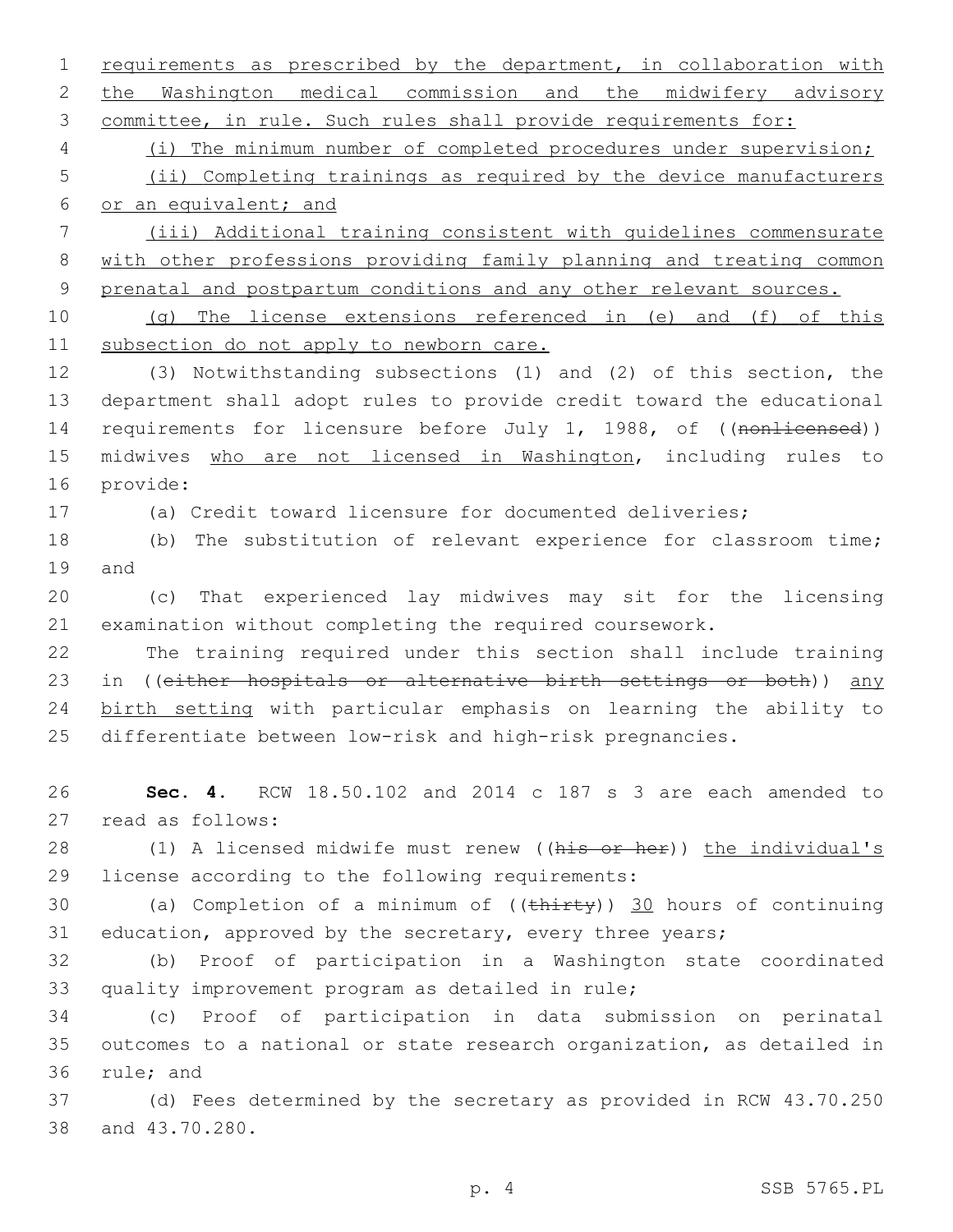(2) The secretary shall write rules regarding the renewal requirements and the department's process for verification of the 3 third-party data submission.

 **Sec. 5.** RCW 18.50.108 and 1981 c 53 s 14 are each amended to 5 read as follows:

 Every licensed midwife shall develop a written plan for consultation with other health care providers, emergency transfer, transport of an infant to a newborn nursery or neonatal intensive 9 care nursery, and transport of ((a woman)) an individual to an appropriate obstetrical department or patient care area. The written plan shall be submitted annually together with the license renewal 12 fee to the department.

 **Sec. 6.** RCW 18.50.115 and 2019 c 55 s 1 are each amended to read as follows:14

 (1) A midwife licensed under this chapter may obtain and administer prophylactic ophthalmic medication, postpartum oxytocic, vitamin K, Rho immune globulin (human), and local anesthetic and may administer such other drugs or medications as prescribed by a 19 physician, an advanced registered nurse practitioner, a naturopath, or a physician assistant acting within the practitioner's scope of practice. A pharmacist who dispenses such drugs to a licensed midwife shall not be liable for any adverse reactions caused by any method of 23 use by the midwife.

 (2) A midwife licensed under this chapter who has been granted a limited prescriptive license extension by the secretary may 26 prescribe, obtain, and administer:

 (a) Antibiotic, antiemetic, antiviral, antifungal, low-potency 28 topical steroid, and antipruritic medications and therapies, and 29 other medications and therapies as defined in the midwifery legend drugs and devices rule for the prevention and treatment of conditions that do not constitute a significant deviation from normal in 32 pregnancy or postpartum; and

(b) Hormonal and nonhormonal family planning methods.

 (3) A midwife licensed under this chapter who has been granted an additional license extension to include medical devices and implants 36 by the secretary may prescribe, obtain, and administer hormonal and nonhormonal family planning medical devices, as prescribed in rule.